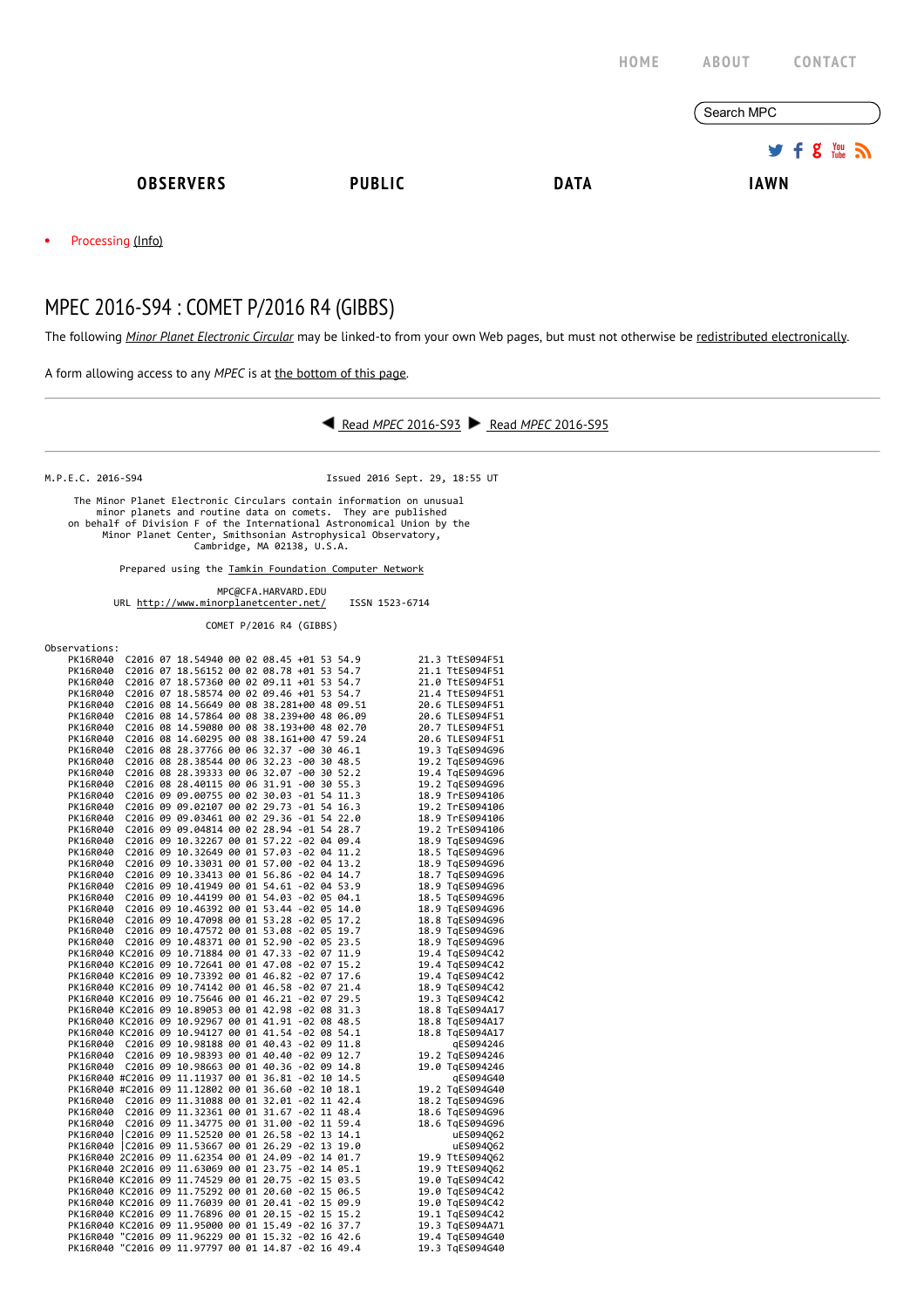|                                                                                                                                                                                                                                                                                                                                                        |  |  | PK16R040 KC2016 09 11.97817 00 01 14.73 -02 16 50.8 |  | 19.2 TqES094A71                    |
|--------------------------------------------------------------------------------------------------------------------------------------------------------------------------------------------------------------------------------------------------------------------------------------------------------------------------------------------------------|--|--|-----------------------------------------------------|--|------------------------------------|
|                                                                                                                                                                                                                                                                                                                                                        |  |  |                                                     |  |                                    |
|                                                                                                                                                                                                                                                                                                                                                        |  |  |                                                     |  |                                    |
|                                                                                                                                                                                                                                                                                                                                                        |  |  |                                                     |  |                                    |
|                                                                                                                                                                                                                                                                                                                                                        |  |  |                                                     |  |                                    |
|                                                                                                                                                                                                                                                                                                                                                        |  |  |                                                     |  |                                    |
|                                                                                                                                                                                                                                                                                                                                                        |  |  |                                                     |  |                                    |
|                                                                                                                                                                                                                                                                                                                                                        |  |  |                                                     |  |                                    |
|                                                                                                                                                                                                                                                                                                                                                        |  |  |                                                     |  |                                    |
|                                                                                                                                                                                                                                                                                                                                                        |  |  |                                                     |  |                                    |
|                                                                                                                                                                                                                                                                                                                                                        |  |  |                                                     |  |                                    |
|                                                                                                                                                                                                                                                                                                                                                        |  |  |                                                     |  |                                    |
|                                                                                                                                                                                                                                                                                                                                                        |  |  |                                                     |  |                                    |
|                                                                                                                                                                                                                                                                                                                                                        |  |  |                                                     |  |                                    |
|                                                                                                                                                                                                                                                                                                                                                        |  |  |                                                     |  |                                    |
|                                                                                                                                                                                                                                                                                                                                                        |  |  |                                                     |  |                                    |
|                                                                                                                                                                                                                                                                                                                                                        |  |  |                                                     |  |                                    |
|                                                                                                                                                                                                                                                                                                                                                        |  |  |                                                     |  |                                    |
|                                                                                                                                                                                                                                                                                                                                                        |  |  |                                                     |  |                                    |
|                                                                                                                                                                                                                                                                                                                                                        |  |  |                                                     |  |                                    |
|                                                                                                                                                                                                                                                                                                                                                        |  |  |                                                     |  |                                    |
|                                                                                                                                                                                                                                                                                                                                                        |  |  |                                                     |  |                                    |
|                                                                                                                                                                                                                                                                                                                                                        |  |  |                                                     |  |                                    |
|                                                                                                                                                                                                                                                                                                                                                        |  |  |                                                     |  |                                    |
|                                                                                                                                                                                                                                                                                                                                                        |  |  |                                                     |  |                                    |
|                                                                                                                                                                                                                                                                                                                                                        |  |  |                                                     |  |                                    |
|                                                                                                                                                                                                                                                                                                                                                        |  |  |                                                     |  |                                    |
|                                                                                                                                                                                                                                                                                                                                                        |  |  |                                                     |  |                                    |
|                                                                                                                                                                                                                                                                                                                                                        |  |  |                                                     |  |                                    |
|                                                                                                                                                                                                                                                                                                                                                        |  |  |                                                     |  |                                    |
|                                                                                                                                                                                                                                                                                                                                                        |  |  |                                                     |  |                                    |
|                                                                                                                                                                                                                                                                                                                                                        |  |  |                                                     |  |                                    |
|                                                                                                                                                                                                                                                                                                                                                        |  |  |                                                     |  |                                    |
|                                                                                                                                                                                                                                                                                                                                                        |  |  |                                                     |  |                                    |
|                                                                                                                                                                                                                                                                                                                                                        |  |  |                                                     |  |                                    |
|                                                                                                                                                                                                                                                                                                                                                        |  |  |                                                     |  |                                    |
|                                                                                                                                                                                                                                                                                                                                                        |  |  |                                                     |  |                                    |
|                                                                                                                                                                                                                                                                                                                                                        |  |  |                                                     |  |                                    |
|                                                                                                                                                                                                                                                                                                                                                        |  |  |                                                     |  |                                    |
|                                                                                                                                                                                                                                                                                                                                                        |  |  |                                                     |  |                                    |
|                                                                                                                                                                                                                                                                                                                                                        |  |  |                                                     |  |                                    |
|                                                                                                                                                                                                                                                                                                                                                        |  |  |                                                     |  |                                    |
|                                                                                                                                                                                                                                                                                                                                                        |  |  |                                                     |  |                                    |
|                                                                                                                                                                                                                                                                                                                                                        |  |  |                                                     |  |                                    |
|                                                                                                                                                                                                                                                                                                                                                        |  |  |                                                     |  |                                    |
|                                                                                                                                                                                                                                                                                                                                                        |  |  |                                                     |  |                                    |
|                                                                                                                                                                                                                                                                                                                                                        |  |  |                                                     |  |                                    |
|                                                                                                                                                                                                                                                                                                                                                        |  |  |                                                     |  |                                    |
|                                                                                                                                                                                                                                                                                                                                                        |  |  |                                                     |  |                                    |
|                                                                                                                                                                                                                                                                                                                                                        |  |  |                                                     |  |                                    |
|                                                                                                                                                                                                                                                                                                                                                        |  |  |                                                     |  |                                    |
|                                                                                                                                                                                                                                                                                                                                                        |  |  |                                                     |  |                                    |
|                                                                                                                                                                                                                                                                                                                                                        |  |  |                                                     |  |                                    |
|                                                                                                                                                                                                                                                                                                                                                        |  |  |                                                     |  |                                    |
|                                                                                                                                                                                                                                                                                                                                                        |  |  |                                                     |  |                                    |
|                                                                                                                                                                                                                                                                                                                                                        |  |  |                                                     |  |                                    |
|                                                                                                                                                                                                                                                                                                                                                        |  |  |                                                     |  |                                    |
|                                                                                                                                                                                                                                                                                                                                                        |  |  |                                                     |  |                                    |
|                                                                                                                                                                                                                                                                                                                                                        |  |  |                                                     |  |                                    |
|                                                                                                                                                                                                                                                                                                                                                        |  |  |                                                     |  |                                    |
|                                                                                                                                                                                                                                                                                                                                                        |  |  |                                                     |  |                                    |
|                                                                                                                                                                                                                                                                                                                                                        |  |  |                                                     |  |                                    |
|                                                                                                                                                                                                                                                                                                                                                        |  |  |                                                     |  |                                    |
|                                                                                                                                                                                                                                                                                                                                                        |  |  |                                                     |  |                                    |
|                                                                                                                                                                                                                                                                                                                                                        |  |  |                                                     |  |                                    |
|                                                                                                                                                                                                                                                                                                                                                        |  |  |                                                     |  |                                    |
|                                                                                                                                                                                                                                                                                                                                                        |  |  |                                                     |  |                                    |
|                                                                                                                                                                                                                                                                                                                                                        |  |  |                                                     |  |                                    |
| PK16R040 KC2016 09 23.30160 23 56 05.43 -03 43 37.7                                                                                                                                                                                                                                                                                                    |  |  |                                                     |  | 18.6 TqES094W96                    |
| PK16R040 KC2016 09 23.88939 23 55 49.49 -03 48 07.4                                                                                                                                                                                                                                                                                                    |  |  |                                                     |  | 18.6 TgES094C10                    |
|                                                                                                                                                                                                                                                                                                                                                        |  |  |                                                     |  | 18.3 TgES094C10                    |
|                                                                                                                                                                                                                                                                                                                                                        |  |  |                                                     |  |                                    |
| PLIGRAGe KC2016 09 11.97317 e0 01 11.73 - 22 15 58.8<br>PLIGRAGe KC2016 09 11.97317 e0 01 14.45 - 22 15 58.8<br>PLIGRAGe KC2016 09 11.97317 e0 01 14.45 - 22 15 58.5<br>PLIGRAGe KC2016 09 11.97317 e0 01 14.46 - 22 15 57.5<br>PLIGRAGe<br>PK16R040 KC2016 09 23.93125 23 55 48.24 -03 48 26.4<br>PK16R040 KC2016 09 23.93125 23 55 48.24 -03 48 26.4 |  |  |                                                     |  | 18.5 TqES094C10                    |
| PK16R040 C2016 09 24.81991 23 55 23.88 -03 55 04.0                                                                                                                                                                                                                                                                                                     |  |  |                                                     |  | qES094246                          |
| PK16R040 C2016 09 24.82350 23 55 23.72 -03 55 06.5                                                                                                                                                                                                                                                                                                     |  |  |                                                     |  | qES094246                          |
| PK16R040 KC2016 09 24.85787 23 55 22.73 -03 55 21.5                                                                                                                                                                                                                                                                                                    |  |  |                                                     |  | qES094215                          |
| PK16R040 KC2016 09 24.86109 23 55 22.63 -03 55 23.5                                                                                                                                                                                                                                                                                                    |  |  |                                                     |  | 19.5 TqES094215                    |
| PK16R040 KC2016 09 24.86431 23 55 22.62 -03 55 23.5                                                                                                                                                                                                                                                                                                    |  |  |                                                     |  | 19.3 TgES094215                    |
|                                                                                                                                                                                                                                                                                                                                                        |  |  |                                                     |  | 18.6 TrES094106                    |
| PK16R040 C2016 09 24.87114 23 55 22.37 -03 55 26.6<br>PK16R040 C2016 09 24.88554 23 55 22.01 -03 55 33.3                                                                                                                                                                                                                                               |  |  |                                                     |  | 18.3 TrES094106                    |
|                                                                                                                                                                                                                                                                                                                                                        |  |  |                                                     |  | 18.6 TrES094106                    |
| - 1.1200<br>PK16R040 C2016 09 24.89993 23 55 21.61 -03 55 40.0<br>PK16R040 KC2016 09 24.91045 23 55 21.30 -03 55 44.5                                                                                                                                                                                                                                  |  |  |                                                     |  |                                    |
| PK16R040 C2016 09 24.91432 23 55 21.17 -03 55 46.4                                                                                                                                                                                                                                                                                                     |  |  |                                                     |  | 18.4 TtES094595<br>18.6 TrES094106 |
| PK16R040 KC2016 09 24.92988 23 55 20.72 -03 55 53.9                                                                                                                                                                                                                                                                                                    |  |  |                                                     |  | tES094595                          |
| PK16R040 KC2016 09 24.95304 23 55 20.07 -03 56 03.3                                                                                                                                                                                                                                                                                                    |  |  |                                                     |  | tES094595                          |
|                                                                                                                                                                                                                                                                                                                                                        |  |  |                                                     |  |                                    |
|                                                                                                                                                                                                                                                                                                                                                        |  |  |                                                     |  | 18.5 TtES094104<br>18.8 TtES094104 |
| PK16R040 KC2016 09 24.97952 23 55 19.35 -03 56 15.3<br>PK16R040 KC2016 09 24.98679 23 55 19.10 -03 56 18.5                                                                                                                                                                                                                                             |  |  |                                                     |  |                                    |
|                                                                                                                                                                                                                                                                                                                                                        |  |  |                                                     |  |                                    |
|                                                                                                                                                                                                                                                                                                                                                        |  |  |                                                     |  |                                    |
|                                                                                                                                                                                                                                                                                                                                                        |  |  |                                                     |  |                                    |
| PK16R040 KC2016 09 24.99405 23 55 18.92 -03 56 21.8<br>PK16R040 C2016 09 25.18257 23 55 13.92 -03 57 44.2<br>PK16R040 C2016 09 25.20015 23 55 13.38 -03 57 52.5<br>PK16R040 C2016 09 25.21657 23 55 12.91 -03 57 59.4<br>PK16R040 C201                                                                                                                 |  |  |                                                     |  |                                    |
| PK16R040 KC2016 09 25.83904 23 54 55.98 -04 02 37.2                                                                                                                                                                                                                                                                                                    |  |  |                                                     |  | tES094595                          |
|                                                                                                                                                                                                                                                                                                                                                        |  |  |                                                     |  |                                    |
|                                                                                                                                                                                                                                                                                                                                                        |  |  |                                                     |  |                                    |
|                                                                                                                                                                                                                                                                                                                                                        |  |  |                                                     |  |                                    |
|                                                                                                                                                                                                                                                                                                                                                        |  |  |                                                     |  |                                    |
| 11.120949999<br>PK16R040 (C2016 09 26.57052 23 54 35.87 -04 02 50.9<br>PK16R040 (C2016 09 26.57064 23 54 35.87 -04 07 52.4<br>PK16R040 (C2016 09 26.57064 23 54 35.87 -04 07 52.4<br>PK16R040 (C2016 09 26.57149 23 54 35.87 -04 07 52                                                                                                                 |  |  |                                                     |  | 18.6 ToES094Q62<br>18.0 TqES094104 |
|                                                                                                                                                                                                                                                                                                                                                        |  |  |                                                     |  |                                    |
|                                                                                                                                                                                                                                                                                                                                                        |  |  |                                                     |  | 18.1 TqES094104<br>18.3 TqES094104 |
|                                                                                                                                                                                                                                                                                                                                                        |  |  |                                                     |  | 18.3 TrES094Q62                    |
|                                                                                                                                                                                                                                                                                                                                                        |  |  |                                                     |  |                                    |
| PK16R040 KC2016 09 27.88111 23 54 00.64 -04 17 28.7<br>PK16R040 KC2016 09 27.88111 23 54 00.64 -04 17 32.1<br>PK16R040 (C2016 09 28.43435 23 53 45.96 -04 21 21.3<br>PK16R040 (C2016 09 28.44059 23 53 45.80 -04 21 24.5                                                                                                                               |  |  |                                                     |  | 18.2 TrES094Q62                    |
|                                                                                                                                                                                                                                                                                                                                                        |  |  |                                                     |  |                                    |
| PK16R040 KC2016 09 28.88261 23 53 34.03 -04 24 39.2 18.4 TQES094J57<br>PK16R040 KC2016 09 28.89525 23 53 33.67 -04 24 44.6 18.5 TQES094J57<br>PK16R040 KC2016 09 28.90998 23 53 33.27 -04 24 50.6 18.4 TQES094J57                                                                                                                                      |  |  |                                                     |  |                                    |

Observer details:<br><u>104 San Marcello Pistoiese.</u> Observers P. Bacci, M. Maestripieri, M. Garozzo.<br><u>Measurers P. Bacci, L. Tesi, G</u>. Fagioli. 0.60-m f/4 reflector + CCD.<br><u>[106 Crni Vrh.](http://www.observatorij.org/)</u> Observers J. Vales, J. Skvarc. 0.6-m f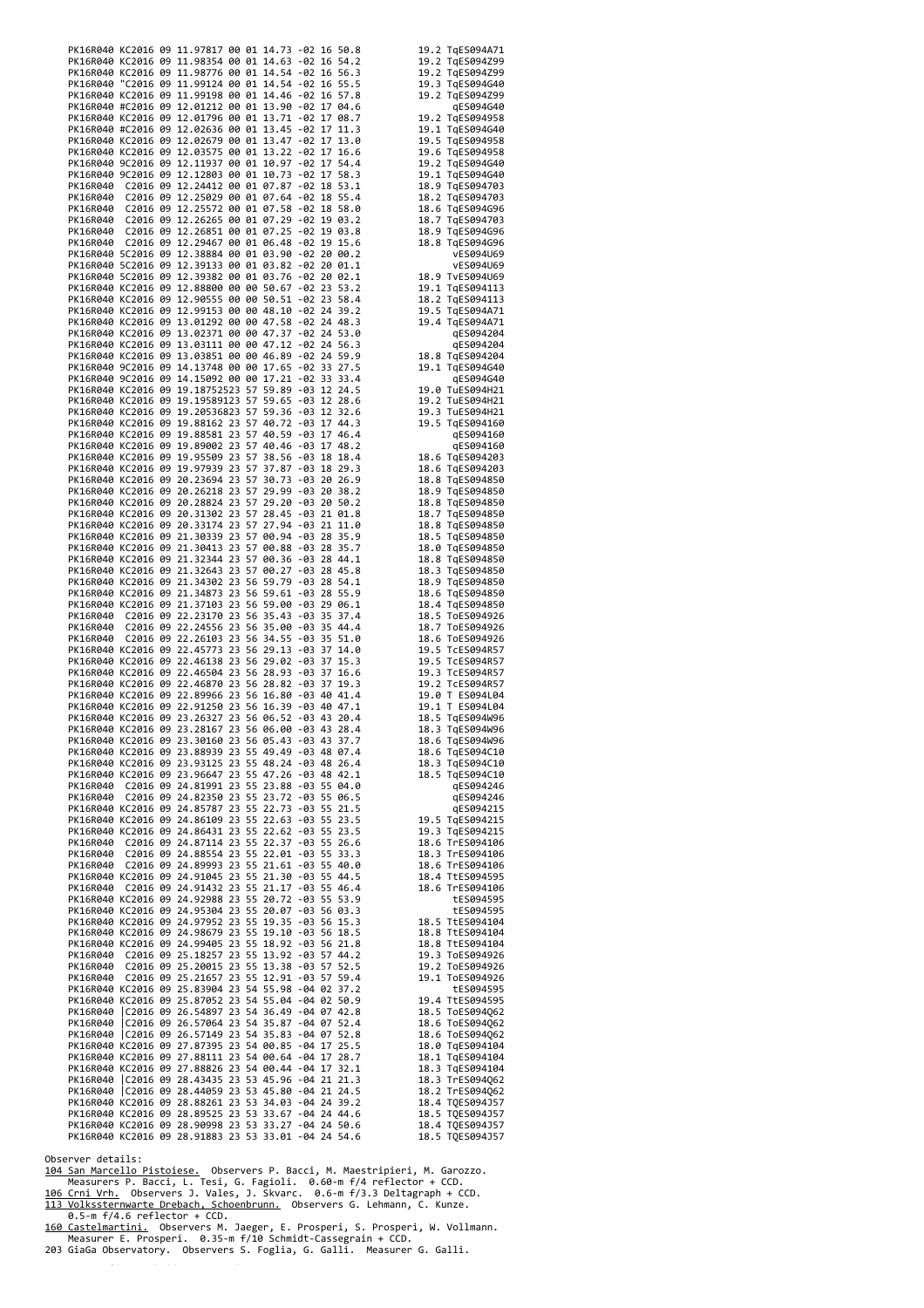0.28‐m f/6.8 Schmidt‐Cassegrain + CCD.

- [204 Schiaparelli Observatory.](http://www.astrogeo.va.it/) Observers L. Buzzi, M. Lucchetta. 0.60‐m
- f/4.64 reflector + CCD. [215 Buchloe.](http://www.astronomie-buchloe.de/) Observer W. Hasubick. 0.44‐m f/4.6 reflector + CCD.
- [246 Klet Observatory‐KLENOT.](http://www.klet.org/)  Observers M. Tichy, J. Ticha. Measurer M. Tichy. 1.06‐m KLENOT Telescope + CCD. [595 Farra d'Isonzo.](http://www.ccaf.it/Pages/indexen.html) Observers E. Pettarin, F. Piani. Measurer E. Pettarin.
- 0.61‐m f/4.0 reflector + CCD.
- <u>703 Catalina Sky Survey.</u> Observer D. C. Fuls. Measurers E. J. Christensen,<br>D. C. Fuls, A. R. Gibbs, A. D. Grauer, J. A. Johnson, R. A. Kowalski,<br>S. M. Larson, G. J. Leonard, R. G. Matheny, R. L. Seaman, F. C. Shelly.
- 0.68-m Schmidt + CCD.<br>
<u>850 Cordell-Lorenz Observatory, Sewanee.</u> Observer D. T. Durig. 0.3-m f/2.6<br>
Schmidt-Cassegrain + CCD, 0.3-m f/9.4 Schmidt-Cassegrain + CCD.<br> [926 Tenagra II Observatory.](http://www.tenagraobservatories.com/) Observers M. Schwartz, P. R.
- 
- 
- 
- 
- C10 Maisoncelles. Observer J.‐F. Soulier. 0.30‐m f/3.8 Newtonian reflector + CCD.
- C42 Xingming Observatory, Mt. Nanshan. Observers Z. Xu, X. Gao. Measurer Z. Xu. 0.5‐m f/4 reflector + CCD.
- 
- F51 Pan-STARRS 1, Haleakala. Observers B. Gibson, T. Goggia, S. Kahale,<br>A. Schultz, M. Willman, N. Primak. Measurers K. Chambers, S. Chastel,<br>L. Denneau, H. Flewelling, M. Huber, E. Lilly, E. Magnier, R. Wainscoat,<br>C. Wate
- 
- F. C. Shelly. 1.5‐m reflector + 10K CCD. H21 Astronomical Research Observatory, Westfield. Observer R. Holmes. Measurers S. Foglia, L. Buzzi, T. Linder, R. Holmes. 0.61‐m f/4.5
- astrograph + CCD.
- J57 Centro Astronomico Alto Turia, Valencia. Observer G. Fornas. Measurers V. Mas, A. Carreno. 0.40‐m f/10 Schmidt‐Cassegrain + CCD. L04 ROASTERR‐1 Observatory, Cluj‐Napoca. Observer L. Hudin. 0.3‐m f/5.0
- reflector + CCD. Q62 iTelescope Observatory, Siding Spring. Observers L. Buzzi, P. Concari, S. Foglia, G. Galli, M. Tombelli, M. Urbanik, H. Sato. 0.15‐m f/7
- refractor + CCD, 0.43‐m f/6.8 astrograph + CCD, 0.51‐m f/6.8 astrograph + CCD + f/4.5 focal reducer. R57 Aorangi Iti Observatory, Lake Tekapo. Observers A. C. Gilmore,
- P. M. Kilmartin. Measurer P. M. Kilmartin. 0.35‐m f/11 chmidt‐Cassegrain + CCD.
- U69 iTelescope SRO Observatory, Auberry. Observer H. Sato. 0.61‐m f/6.5 astrograph + CCD.
- W96 CAO, San Pedro de Atacama (since 2013). Observers A. Maury, J.‐B. de Vanssay, T. Noel. Measurer T. Noel. 0.4-m f/5.4 Ritchey-Chretien + CCD.<br>Z99 Clixby Observatory, Cleethorpes. Observer A. Mickleburgh. 0.36-m f/8<br>Schmidt-Cassegrain + CCD.
- 

Orbital elements: edi elements.<br>P/2016 R4 (Gibbs)

| Epoch 2016 July 31.0 TT = JDT 2457600.5 |             |
|-----------------------------------------|-------------|
| T 2016 July 20.52099 TT                 | <b>MPCW</b> |

|   | a 2.8005952 |       | (2000.0)        | P             | 0           |
|---|-------------|-------|-----------------|---------------|-------------|
| n | 0.07999431  |       | Peri. 174.06429 | +0.95362448   | +0.29858246 |
|   | a 5.3345359 | Node  | 168, 34700      | $-0.28333361$ | +0.93313566 |
|   | e 0.4750068 | Incl. | 10.86235        | $-0.10159929$ | +0.20026571 |
|   | P 12 32     |       |                 |               |             |

From 145 observations 2016 July 18-Sept. 28, mean residual 0".5.

 P/2016 R4 (Gibbs) Epoch 2028 Nov. 5.0 TT = JDT 2462080.5

|            | T 2028 Nov. 19.09113 TT |       |                 |               | <b>MPCW</b> |
|------------|-------------------------|-------|-----------------|---------------|-------------|
| a          | 2.8095809               |       | (2000.0)        | P             |             |
| n          | 0.07965557              |       | Peri. 173.96234 | +0.95238203   | +0.30246935 |
| a          | 5.3496491               | Node  | 168, 21293      | $-0.28703719$ | +0.93196646 |
| $\epsilon$ | 0.4748102               | Incl. | 10.85805        | $-0.10284997$ | +0.19987697 |
|            | P 12.37                 |       |                 |               |             |

From 145 observations 2016 July 18-Sept. 28, mean residual 0".5.

| Ephemeris:             |                                        |  |                        |        |           |                   |    |
|------------------------|----------------------------------------|--|------------------------|--------|-----------|-------------------|----|
| P/2016 R4 (Gibbs)      |                                        |  |                        |        |           |                   |    |
| Date<br>TT.            | R. A. (2000) Decl. Delta r             |  |                        | Elong. | Phase m1  |                   | m2 |
| 2016 08 30             | 00 06 04.9 -00 41 37 1.8643            |  | 2.8152                 | 155.7  | 8.5       | 18.3              |    |
| $\cdots$<br>2016 09 14 | 00 00 21.4 -02 32 21 1.8285            |  | 2.8279                 | 172.0  |           | $2.9$ 18.3        |    |
| $\cdots$               |                                        |  |                        |        |           |                   |    |
| 2016 09 22             | 23 56 41.7 -03 33 49 1.8337            |  | 2.8363                 | 176.8  |           | 1.1 18.3          |    |
| .                      |                                        |  |                        |        |           |                   |    |
| 2016 09 28             | 23 53 57.4 -04 18 17 1.8490            |  | 2.8433                 | 171.2  | 3.1       | 18.4              |    |
| 2016 09 29             | 23 53 30.8 -04 25 26 1.8525            |  | 2.8445                 | 170.1  | 3.5       | 18.4              |    |
| 2016 09 30             | 23 53 04.5 -04 32 29 1.8562            |  | 2.8457                 | 169.0  | 3.8       | 18.4              |    |
| $\cdots$               |                                        |  |                        |        |           |                   |    |
| 2016 10 06             | 23 50 37.0 -05 12 37 1.8845            |  | 2.8535                 | 162.4  |           | $6.1$ 18.4        |    |
| $\cdots$               |                                        |  |                        |        |           |                   |    |
|                        | 2016 10 14 23 47 57.5 -05 58 45 1.9364 |  | 2.8648                 | 153.7  |           | 8.9 18.5          |    |
| $\cdots$<br>2016 10 29 | 23 45 38.3 - 06 57 03 2.0736           |  | 2.8887                 | 137.9  | 13.3 18.7 |                   |    |
|                        |                                        |  |                        |        |           |                   |    |
| Gareth V. Williams     |                                        |  | (C) Copyright 2016 MPC |        |           | M.P.E.C. 2016-S94 |    |
|                        |                                        |  |                        |        |           |                   |    |